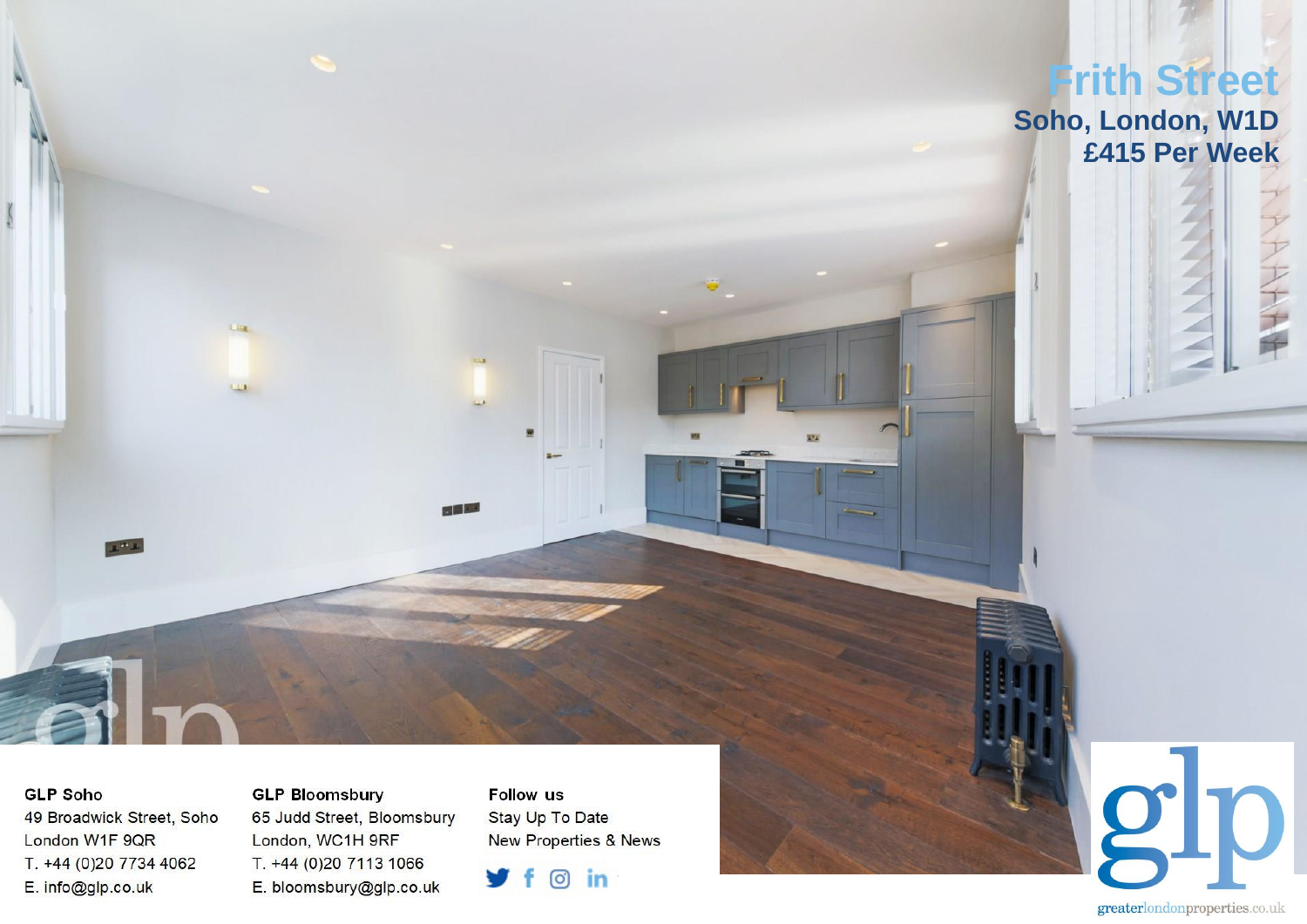

- ➢ Recently Refurbished
- Stunning Décor
- Modern
- ➢ High Spec
- **▷** Built In Storage<br>▶ Central Location
- Central Location

\*\*\*VIRTUAL VIEWING AVAILABLE\*\*\* Greater London Properties are pleased to present this recently refurbished one double bedroom apartment located on Frith Street in the heart of Soho. Boasting one double bedroom with built in storage space, a gorgeous bathroom with a large walk in shower and a stunning open plan living/kitchen room, the apartment really has been finished to a very high standard.

The kitchen is fully fitted with fridge/freezer, dishwasher and washing machine and the entire apartment features secondary glazing. The dark wooden flooring and the bronze fittings give this modern property real character.

Frith Street is situated in the heart of Soho and offers a plethora of local shops, restaurants and bars, whilst the shops of Regent Street and Oxford Street are well within walking distance. This would be the perfect home for anyone looking to enjoy everything London has to offer. Piccadilly Circus and Leicester Square underground stations are only a few minutes` walk away and Oxford Circus and Tottenham Court Road underground stations are also close by. There are many bus routes available on Shaftesbury Avenue which ensure easy access to the entire city of London.

Available 12th July 2021 and offered unfurnished.

EPC Rating: EER C (74/78) EIR C (72/75)



## **FRITH STREET**

APPROXIMATE GROSS INTERNAL FLOOR AREA: 430 SO FT - 39 96 SO M







greaterlondonproperties.co.uk